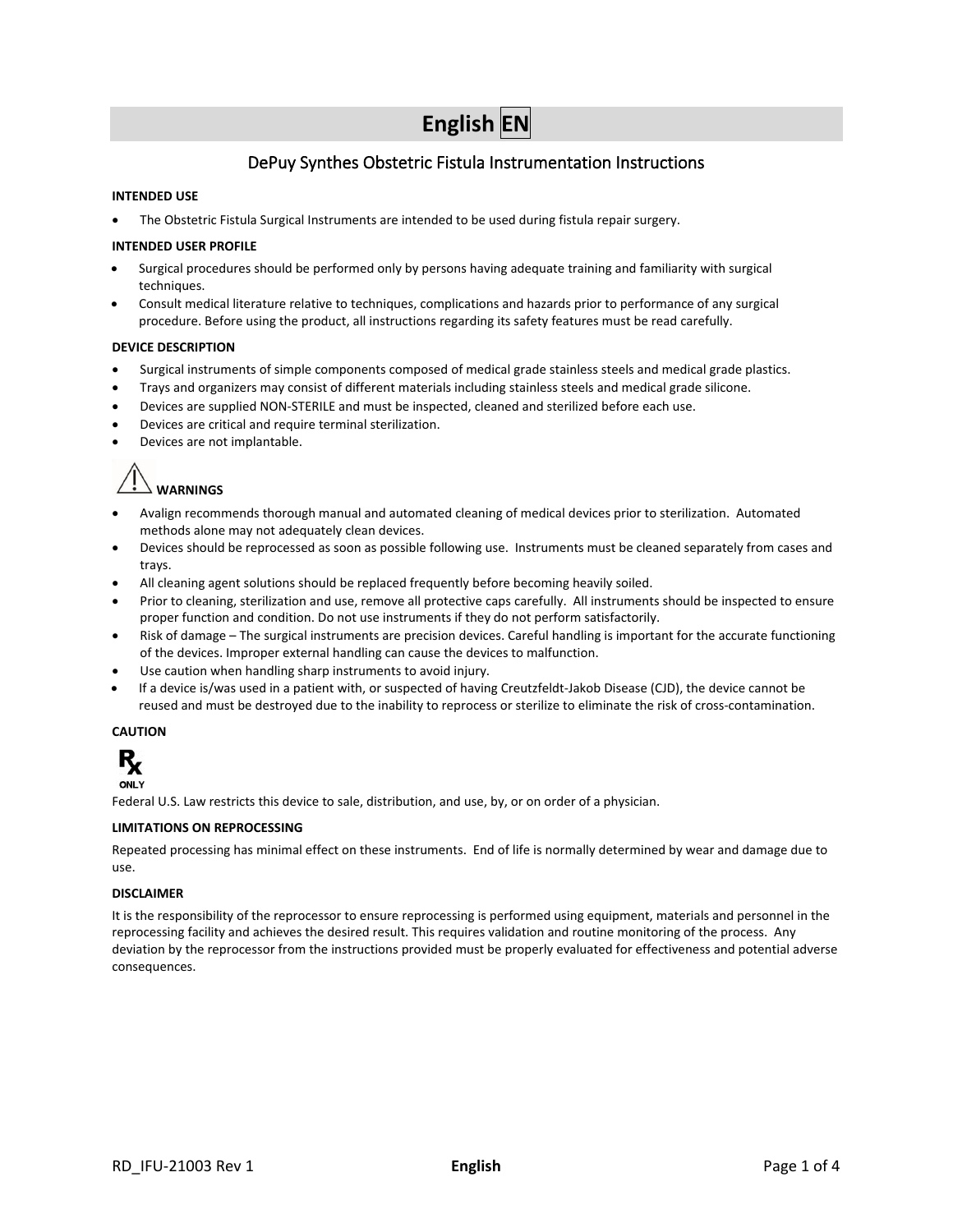# **Reprocessing Instructions**

# **TOOLS AND ACCESSORIES**

|                                                                                                  | Cold Tap Water (< $20^{\circ}$ C / 68 $^{\circ}$ F)                |  |
|--------------------------------------------------------------------------------------------------|--------------------------------------------------------------------|--|
| Water                                                                                            | Warm Water (38°-49°C / 100°-120°F)                                 |  |
|                                                                                                  | Hot Tap Water ( $>$ 40 $^{\circ}$ C / 104 $^{\circ}$ F)            |  |
|                                                                                                  | Deionized (DI) or Reverse Osmosis (RO) Water (ambient)             |  |
| Neutral Enzymatic Detergent pH 6.0-8.0 i.e. MetriZyme, EndoZime, Enzol<br><b>Cleaning Agents</b> |                                                                    |  |
|                                                                                                  | Assorted Sizes of Brushes and/or Pipe Cleaners with Nylon Bristles |  |
| Accessories                                                                                      | Sterile Syringes or equivalent                                     |  |
|                                                                                                  | Absorbent, Low Lint Disposable Cloths or equivalent                |  |
|                                                                                                  | Soaking Pans                                                       |  |
|                                                                                                  | <b>Medical Compressed Air</b>                                      |  |
| Equipment                                                                                        | Ultrasonic Cleaner (Sonicator)                                     |  |
|                                                                                                  | <b>Automated Washer</b>                                            |  |

#### **POINT-OF-USE AND CONTAINMENT**

- 1) Follow health care facility point of use practices. Keep devices moist after use to prevent soil from drying and remove excess soil and debris from all, surfaces, crevices, hinged joints, and all other hard-to-clean design features.
- 2) Follow universal precautions and contain devices in closed or covered containers for transport to central supply.

# **MANUAL CLEANING**

- 3) Rinse devices under cold running tap water for a minimum of 3 minutes while wiping off residual soil or debris. Actuate moveable mechanisms and flush cracks and/or crevices while rinsing.
- 4) Prepare an enzymatic cleaning solution per manufacturer's instructions including dilution/concentration, water quality and temperature. Immerse devices and soak for a minimum of 10 minutes. While in the solution, use a soft, bristle brush to remove all traces of blood and debris from the device, paying close attention to crevices, seams, and any hard to reach areas.
	- a. If the device has sliding mechanisms or hinged joints, actuate the device while scrubbing to remove trapped soil.
- 5) Remove devices and rinse/agitate in warm tap water for a minimum of 3 minutes. Actuate moveable mechanisms and flush all cracks and/or crevices while rinsing.
- 6) Prepare a neutral detergent cleaning solution per manufacturer's instructions including dilution/concentration, water quality and temperature. Immerse devices and soak for a minimum of 5 minutes. While in the solution, use a soft, bristle brush to remove all traces of blood and debris from the device, paying close attention to threads, crevices, seams, and any hard to reach areas.
	- a. If the device has sliding mechanisms or hinged joints, actuate the device while scrubbing to remove trapped soil.
- 7) Remove devices and rinse/agitate in cold tap water for a minimum of 3 minutes. Actuate moveable mechanisms and flush all cracks and/or crevices while rinsing.
- 8) Prepare an enzymatic cleaning solution using hot water per manufacturer's recommendations in an ultrasonic unit. Sonicate the devices for a minimum of 15 minutes using a minimum frequency of 40 kHz. It is recommended to use an ultrasonic unit with flushing attachments.
- 9) Remove devices and rinse/agitate in ambient DI/RO water for a minimum of 4 minutes. Actuate moveable mechanisms and flush all cracks and/or crevices while rinsing.
- 10) Dry the device using an absorbent cloth. Dry any internal areas with filtered, compressed air.
- 11) Visually inspect the device for soil including all actuating mechanisms, cracks, and crevices. If not visibly clean, repeat steps 3-11.

# **AUTOMATED CLEANING**

Note: All devices must be manually pre-cleaned prior to any automated cleaning process, follow steps 1-7. Steps 8-11 are optional but advised.

12) Transfer the devices to an automatic washer/disinfector for processing per the below minimum parameters.

| Phase       | Time<br>(minutes) | Temperature    | Detergent Type & Concentration |
|-------------|-------------------|----------------|--------------------------------|
| Pre-wash 1  | 02:00             | Cold Tap Water | N/A                            |
| Enzvme Wash | 02:00             | Hot Tap Water  | Enzyme Detergent               |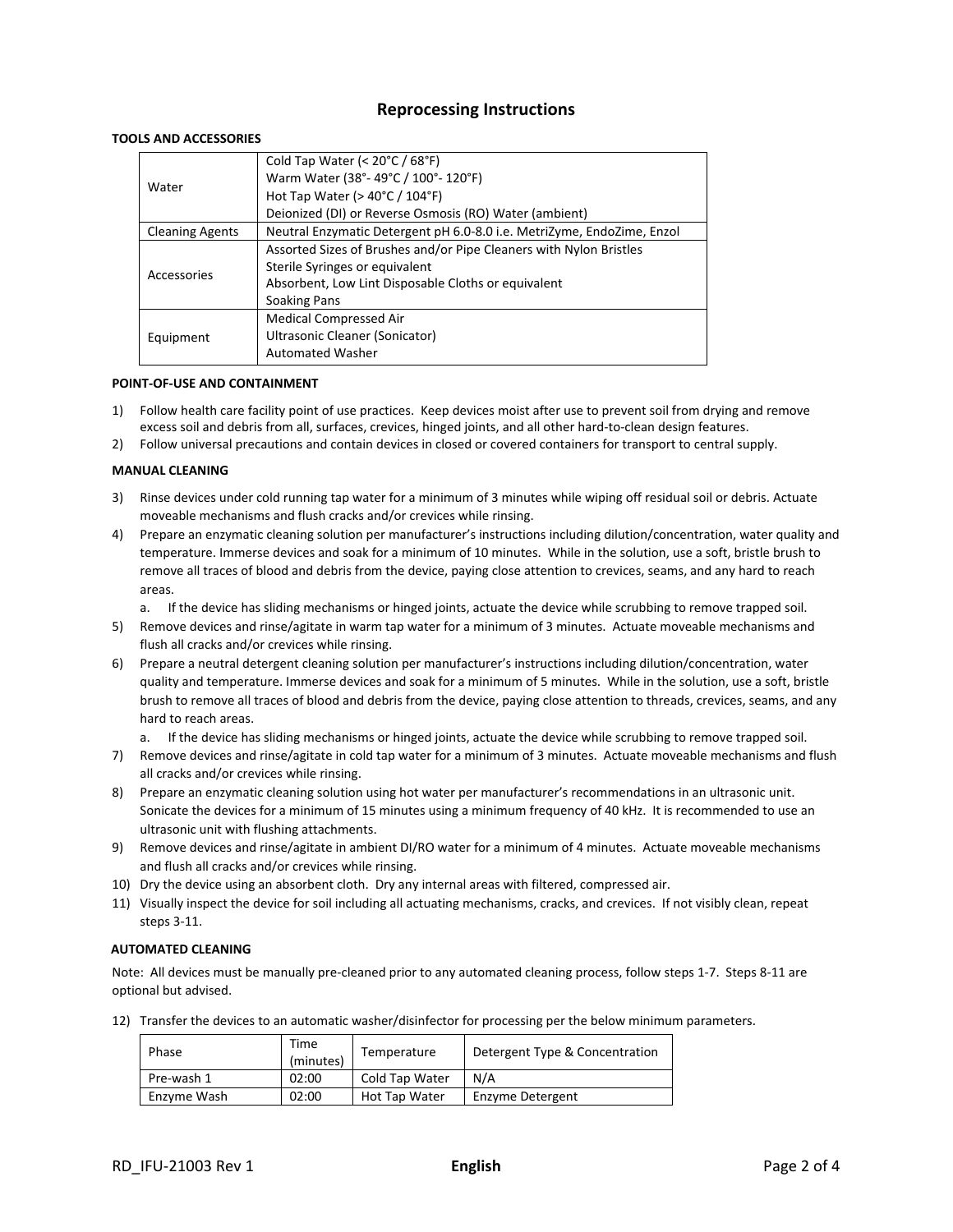| Wash 1                      | 02:00 | 63°C / 146°F    | <b>Neutral Detergent</b> |
|-----------------------------|-------|-----------------|--------------------------|
| Rinse 1                     | 02:00 | Hot Tap Water   | N/A                      |
| <b>Purified Water Rinse</b> | 02:00 | $146°$ F / 63°C | N/A                      |
| <b>Drying</b>               | 15:00 | 194°F / 90°C    | N/A                      |

- 13) Dry excess moisture using an absorbent cloth. Dry any internal areas with filtered, compressed air.
- 14) Visually inspect the device for soil including all actuating mechanisms, cracks, crevices and lumens. If not visibly clean, repeat steps 3-7, 12-14.

# **DISINFECTION**

- Devices must be terminally sterilized (See § Sterilization).
- Avalign instruments are compatible with washer/disinfector time-temperature profiles for thermal disinfection per ISO 15883.
- Load the devices in the washer-disinfector according to the manufacturer's instructions, ensuring that the devices and lumens can drain freely.
- The following automated cycles are examples of validated cycles:

| <b>Phase</b>                | <b>Recirculation Time</b><br>(min.) | <b>Water Temperature</b> | <b>Water Type</b> |
|-----------------------------|-------------------------------------|--------------------------|-------------------|
| <b>Thermal Disinfection</b> |                                     | >90°C (194°F)            | RO/DI Water       |
| <b>Thermal Disinfection</b> |                                     | >90°C (194°F)            | RO/DI Water       |

# **INSPECTION AND FUNCTIONAL TESTING**

- Visually inspect devices for damage or wear, including sharp edges. Instruments with broken, cracked, chipped or worn features, should not be used, but should be replaced immediately.
- Verify device interfaces (junctions) continue to function as intended without complications.
- Check for smooth movement of hinges.
- Lubricate hinged joints before autoclaving with Instra-Lube, or a steam permeable instrument lubricant.

# **PACKAGING**

- Only FDA cleared sterilization packaging materials should be used by the end user when packaging the devices.
- The end user should consult ANSI/AAMI ST79 or ISO 17665-1 for additional information on steam sterilization.
- **Sterilization Wrap**
	- o Instruments and organizers may be wrapped in a standard, medical grade sterilization wrap using the AAMI double wrap method or equivalent.
- **Rigid Sterilization Container**
	- For information regarding rigid sterilization containers, please refer to appropriate instructions for use provided by the container manufacturer or contact the manufacturer directly for guidance.

#### **STERILIZATION**

Sterilize with steam. The following are minimum cycles required for steam sterilization of Avalign devices:

#### **1. Sterilization Wraps:**

| Cycle Type | <b>Temperature</b> | <b>Exposure Time</b> | <b>Pulses</b> | <b>Drying Time</b> |
|------------|--------------------|----------------------|---------------|--------------------|
| Prevacuum  | 132°C (270°F)      | 4 minutes            | 4             | 30 minutes         |
| Prevacuum  | 134°C (273°F)      | 3 minutes            |               | 30 minutes         |

- The operating instructions and guidelines for maximum load configuration of the sterilizer manufacturer should be followed explicitly. The sterilizer must be properly installed, maintained, and calibrated.
- Time and temperature parameters required for sterilization vary according to type of sterilizer, cycle design, and packaging material. It is critical that process parameters be validated for each facility's individual type of sterilization equipment and product load configuration.
- A facility may choose to use different steam sterilization cycles other than the cycle suggested if the facility has properly validated the cycle to ensure adequate steam penetration and contact with the devices for sterilization. Note: rigid sterilization containers cannot be used in gravity steam cycles.
- Water droplets and visible signs of moisture on sterile packaging/wrap or the tape used to secure it may compromise the sterility of the processed loads or be indicative of a sterilization process failure. Visually check outside wrap for dryness. If